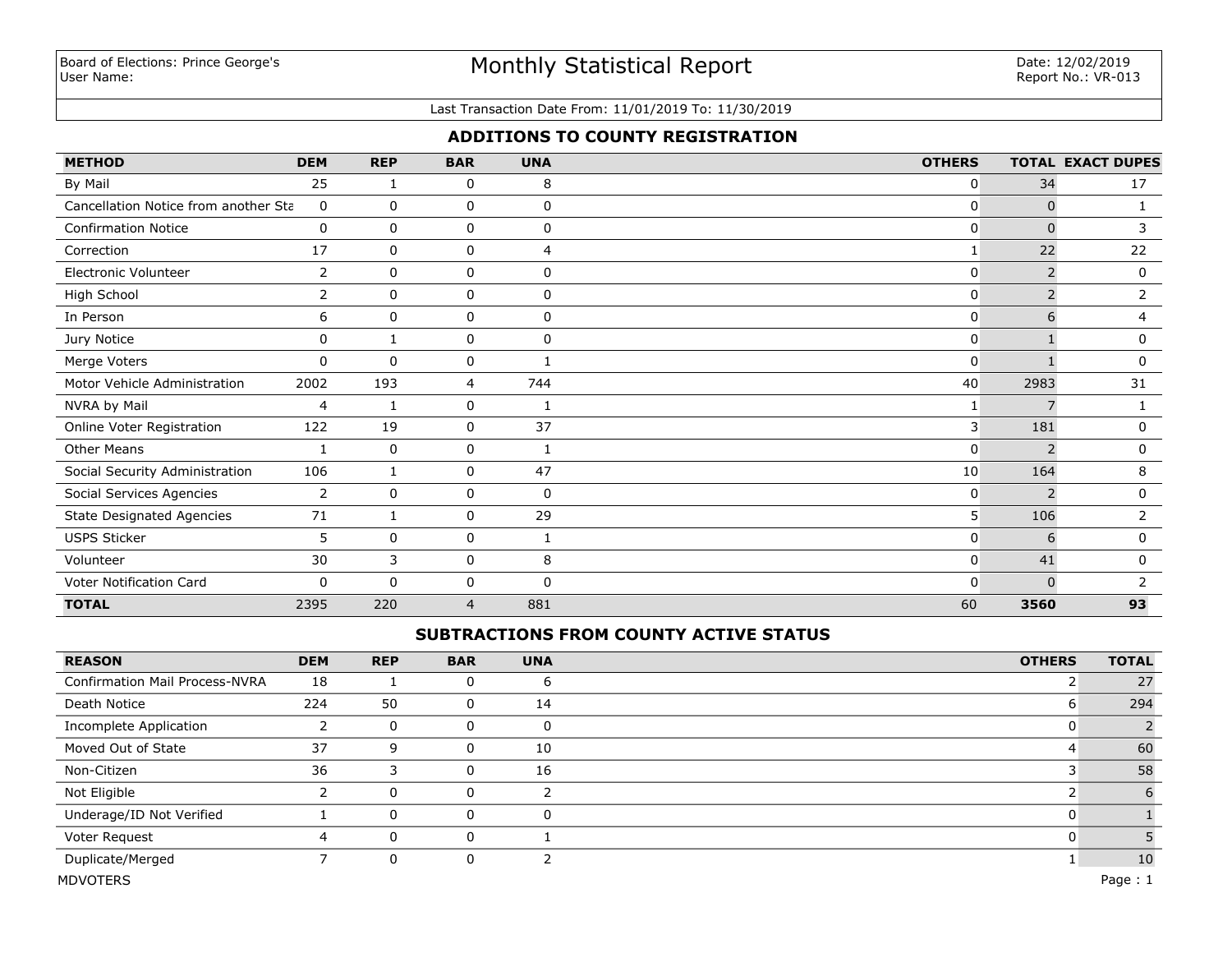Board of Elections: Prince George's User Name:

# Monthly Statistical Report

| Last Transaction Date From: 11/01/2019 To: 11/30/2019 |      |     |  |     |  |                        |        |  |
|-------------------------------------------------------|------|-----|--|-----|--|------------------------|--------|--|
| County Transfer Out                                   | ·588 | -66 |  | 146 |  | $-20$                  | $-820$ |  |
| TOTAL                                                 | Q1Q  | 129 |  | 197 |  | $\mathcal{D}$ C<br>-38 | 1283   |  |

## **AFFILIATION CHANGES**

| <b>CHANGE</b> | <b>DEM</b> | <b>REP</b> | <b>BAR</b> | <b>UNA</b> | <b>OTHERS</b> | <b>TOTAL</b> |
|---------------|------------|------------|------------|------------|---------------|--------------|
| From          | 410        | 151        |            | 227        | 195           | 984          |
| To            | 312        | 110<br>ᆂᆂ  |            | 353        | 196           | 984          |
| <b>TOTAL</b>  | $-98$      | $-32$      |            | 126        |               | 0            |

## **CURRENT ACTIVE REGISTRATION**

| <b>ACTIVITY</b>              | <b>DEM</b> | <b>REP</b> | <b>BAR</b> | <b>UNA</b> | <b>OTHERS</b> | <b>TOTAL</b> |
|------------------------------|------------|------------|------------|------------|---------------|--------------|
| <b>BEGINNING OF REPORT</b>   | 462968     | 39590      | 69         | 74188      | 13463         | 590278       |
| ADDITIONS (+)                | 2395       | 220        | 4          | 881        | 60            | 3560         |
| REINSTATED (+)               | 91         | 8          |            | 21         |               | 122          |
| CANCELLED (-)                | $-310$     | $-62$      |            | $-45$      | $-16$         | $-433$       |
| COUNTY TRANSFER OUT (-)      | -588       | -66        | 0          | $-146$     | $-20$         | $-820$       |
| AFFILIATION CHANGES (+ OR -) | $-98$      | $-32$      | 3          | 126        |               | $\Omega$     |
| * INACTIVATED (-)            | $-18$      | $-1$       |            | -6         | $-2$          | $-27$        |
| $*$ REACTIVATED $(+)$        | 238        | 13         |            | 47         | 8             | 306          |
| <b>END OF REPORT TOTALS</b>  | 464678     | 39670      | 76         | 75066      | 13496         | 592986       |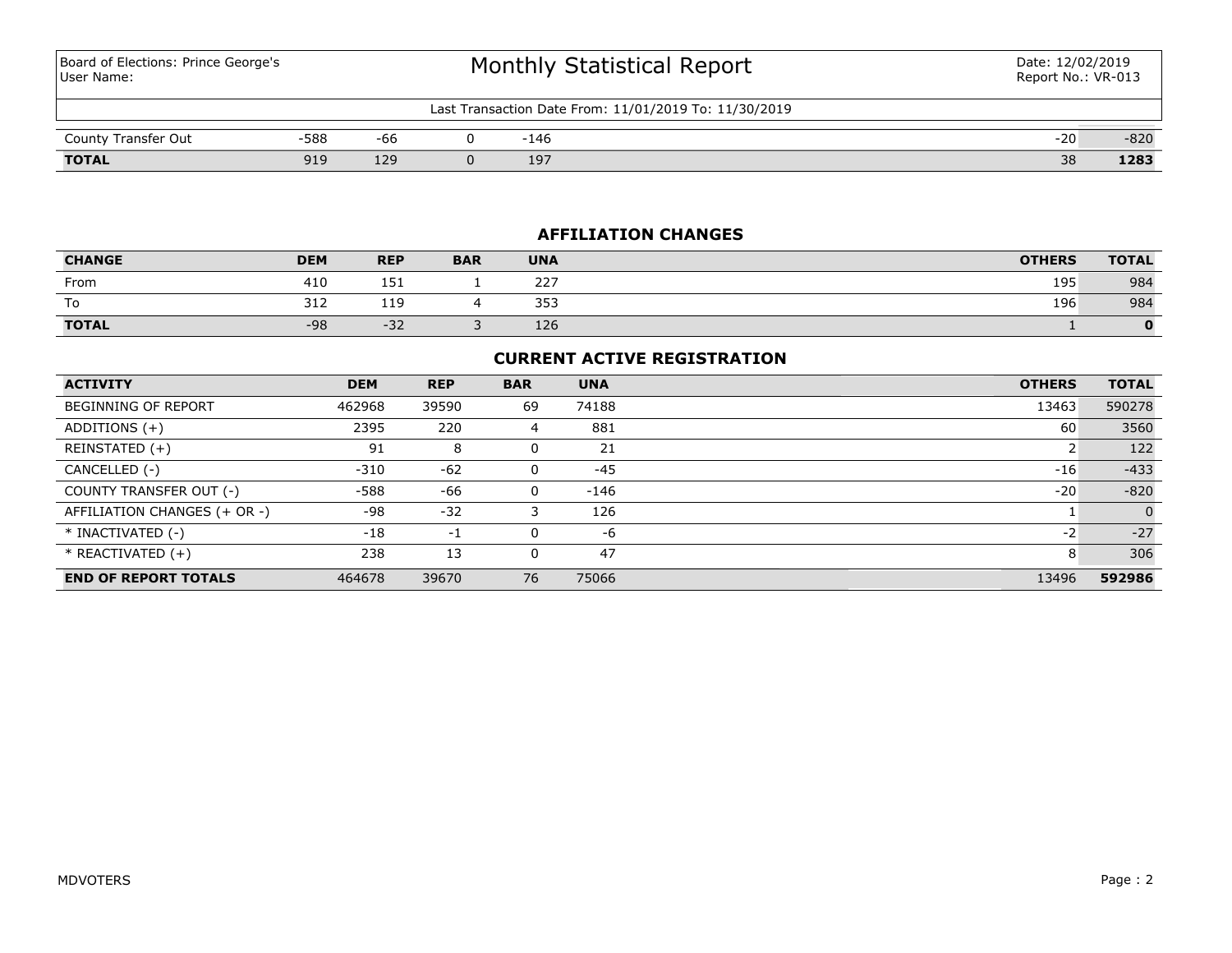#### Last Transaction Date From: 11/01/2019 To: 11/30/2019

### **INACTIVE REGISTRATION**

## **SUBTRACTIONS FROM COUNTY INACTIVE STATUS**

| <b>REASON</b>                    | <b>DEM</b>     | <b>REP</b> | <b>BAR</b>  | <b>UNA</b> | <b>OTHERS</b> | <b>TOTAL</b>   |
|----------------------------------|----------------|------------|-------------|------------|---------------|----------------|
| Absentee Ballot Application      | 2              | 0          | 0           | 0          | $\mathbf{0}$  | $\overline{2}$ |
| By Mail                          | $\overline{2}$ | 0          | 0           | 1          | $\mathbf{0}$  | $\overline{3}$ |
| <b>Confirmation Notice</b>       | 9              | 2          | 0           | 2          | 1             | 14             |
| Correction                       | 0              | 0          | 0           | 1          | $\mathbf{0}$  | $\mathbf 1$    |
| Death Notice                     | $\overline{2}$ | 0          | 0           | 0          | 0             | $\overline{c}$ |
| In Person                        | 3              | 0          | 0           | 0          | 0             | $\overline{3}$ |
| Jury Notice                      | 4              | 0          | 0           | 0          | 0             | $\overline{4}$ |
| Motor Vehicle Administration     | 196            | 13         | 0           | 36         | 4             | 249            |
| Moved Out of State               | 102            | 15         | 0           | 30         | 4             | 151            |
| Non-Citizen                      | 1              | 0          | 0           | 0          | 0             |                |
| Not Eligible                     | 1              | 0          | 0           | 0          | 0             | $\mathbf 1$    |
| NVRA by Mail                     |                | 0          | 0           | 0          | 0             | $\mathbf{1}$   |
| Online Voter Registration        | 8              | 0          | 0           | 0          | $\mathbf{0}$  | $\,8\,$        |
| <b>State Designated Agencies</b> | 18             | 0          | $\mathbf 0$ | 3          | $\mathbf{0}$  | 21             |
| Voter Request                    | $\overline{2}$ | 0          | 0           | 0          | $\mathbf{0}$  | $\overline{2}$ |
| Duplicate/Merged                 | $\mathbf{0}$   | 0          | 0           | 0          | $\mathbf{0}$  | $\mathbf 0$    |
| County Transfer Out              | $-37$          | $-5$       | 0           | $-7$       | 0             | $-49$          |
| <b>TOTAL</b>                     | 388            | 35         | $\mathbf 0$ | 80         | 9             | 512            |

## **CURRENT INACTIVE REGISTRATION**

| <b>ACTIVITY</b>              | <b>DEM</b> | <b>REP</b> | <b>BAR</b> | <b>UNA</b> | <b>OTHERS</b> | <b>TOTAL</b> |
|------------------------------|------------|------------|------------|------------|---------------|--------------|
| BEGINNING OF REPORT          | 22909      | 2720       | 0          | 5763       | 728           | 32120        |
| $*$ INACTIVATED $(+)$        | 18         |            |            |            |               | 27           |
| *REACTIVATED (-)             | $-243$     | $-15$      |            | -43        | כ-            | $-306$       |
| COUNTY TRANSFER OUT (-)      | $-37$      | -5         |            | $\sim$ .   |               | $-49$        |
| AFFILIATION CHANGES (+ OR -) |            |            |            |            |               | $\Omega$     |
| CANCELLED FROM INACTIVE (-)  | $-108$     | $-15$      | 0          | $-30$      | -4            | $-157$       |
| PENDING FROM INACTIVE (-)    |            |            |            |            |               | $\Omega$     |